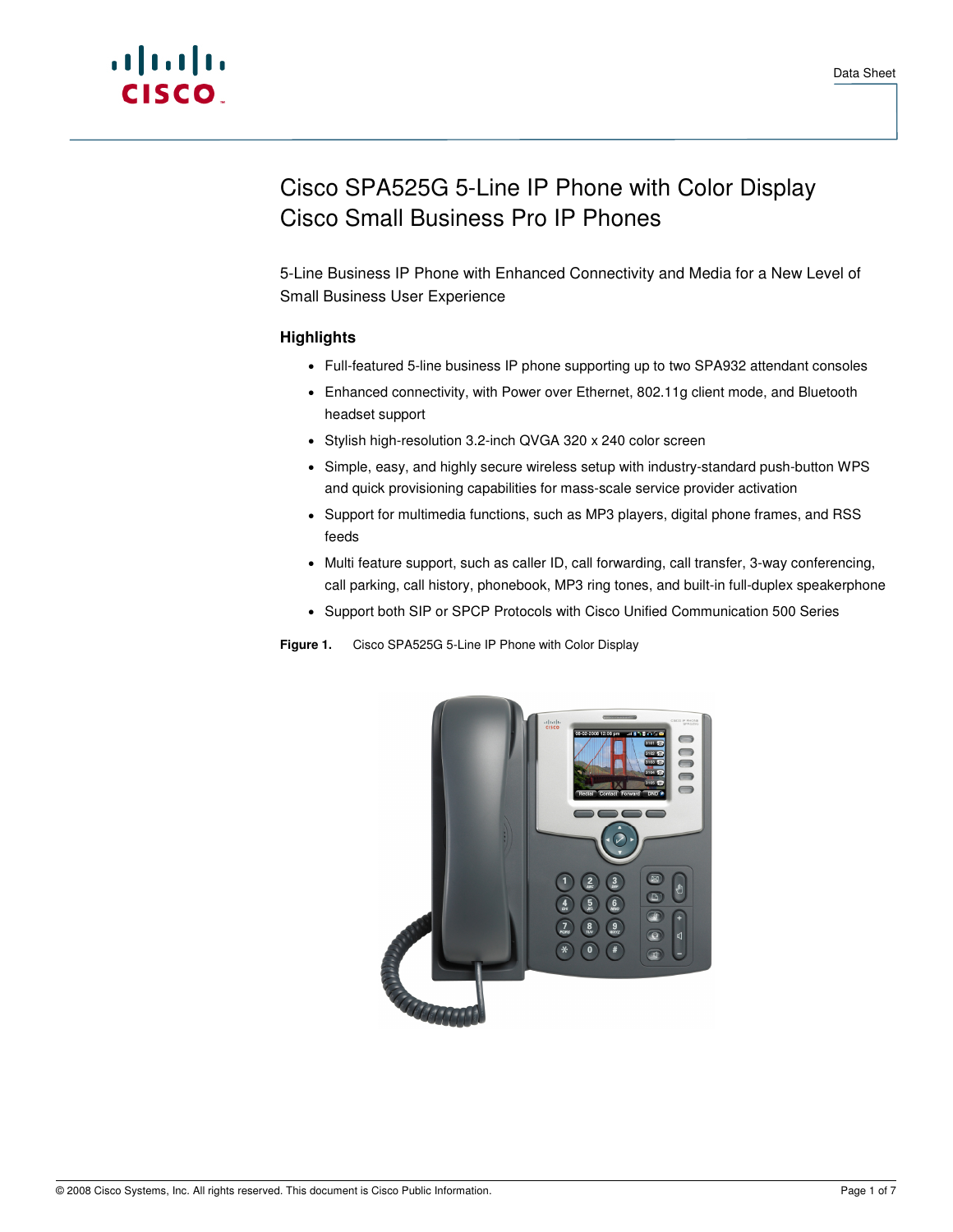#### **Product Overview**

The Cisco SPA525G 5-Line IP Phone with Color Display (Figure 1) is an excellent choice for businesses that require an enhanced user experience with a hosted IP telephony service, an IP private branch exchange (PBX), or a large-scale IP Centrex deployment. The SPA525G uses industry-leading SPA voice over IP (VoIP) technology from Cisco, with high-quality hardware providing additional connectivity via Bluetooth for headset connectivity, Power over Ethernet (PoE) (802.3af), or a Wireless-G client (802.11g).

Standard features on the Cisco SPA525G include five active lines, VLAN-capable dual switched Ethernet ports, 802.3af PoE support, a 3.2-inch QVGA color display, a full-duplex, high-quality speakerphone, a Bluetooth interface for headset connectivity, a Wireless-G (802.11g) client, a 2.5 mm stereo headset port, and a USB 2.0 host port. Each line can be configured independently to use a unique phone number (or extension) or can use a shared number that is assigned to multiple phones. The power supply for the SPA525G is sold separately. The optional SPA932 32-Button Attendant Consoles add up to 64 buttons for receptionist applications.

The Cisco SPA525G provides encrypted signaling, media, and provisioning information, using state-of-the-art technologies such as Session Initiation Protocol (SIP) over Transport Layer Security (TLS), Secure RTP, and HTTPS/SSL to secure communications between the user and service provider. Cisco SPA Secure Remote Provisioning provides a highly secure mechanism for the service provider to remotely manage the phone/user configuration and the device software upgrades..

SPA525G IP Phone can also be used with productivity-enhancing features such as VoiceView Express, and Cisco XML Applications when interfacing with Cisco Unified Communication 500 Series in SPCP Mode.

#### **Features**

The Cisco SPA525G IP phone can easily grow with your business. New features can be added to the phone over time via firmware updates. New employees or employees who need to move locations can simply plug in their preconfigured phones anywhere on the network, and the network will recognize the change. The phone also provides the option for wireless network connectivity, providing unrestricted placement.

Tables 1 through 4 present the features, specifications, and compliance information for the Cisco SPA525G 5-Line IP Phone with Color Display. Table 5 provides ordering information, and Table 6 lists optional accessories for these phones.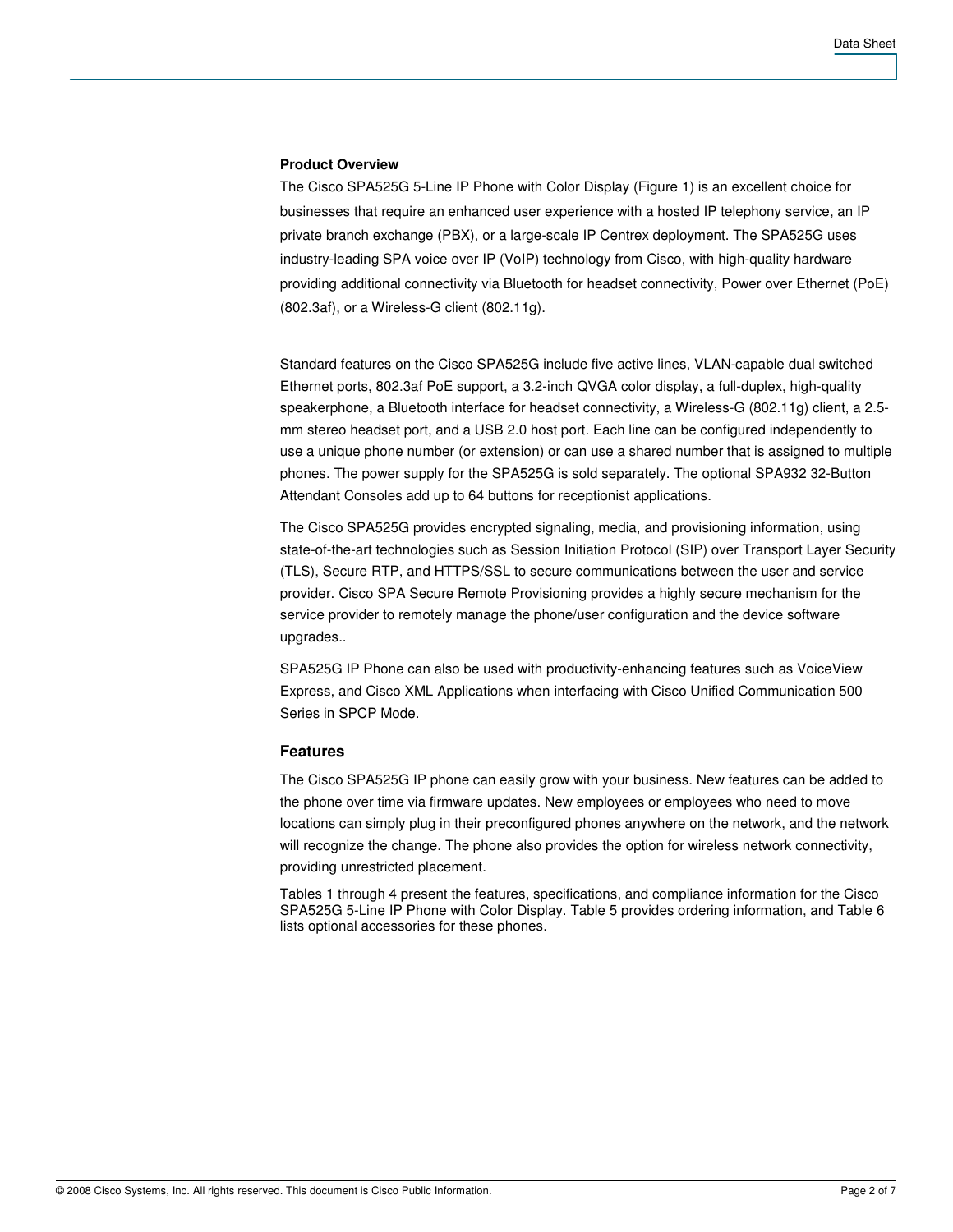## **Table 1 Features**

| <b>Feature</b>                 | <b>Benefit</b>                                                          |
|--------------------------------|-------------------------------------------------------------------------|
| <b>Lighted line keys</b>       | 5 illuminated call appearance line buttons with tricolor LEDs           |
| <b>Hold key</b>                | Puts current call on hold                                               |
| <b>Voicemail key</b>           | One-button access to voicemail                                          |
| <b>Menu key</b>                | Accesses Call History, Directory, Speed Dials, MP3 Player, Web          |
|                                | Applications, User Preferences, Network Configuration, Device           |
|                                | <b>Administration and Status</b>                                        |
| Lighted mute key               | Lights up red when the call is on mute, and turns off when mute         |
|                                | is removed                                                              |
| <b>Lighted headset key</b>     | Lights up when pressed and using a Bluetooth or 2.5-mm                  |
|                                | headset for hands-free calling                                          |
| Lighted speakerphone key       | Activates full-duplex speakerphone; stays lit while speakerphone        |
|                                | is on                                                                   |
| <b>Lighted message waiting</b> | Lights when there is new voicemail; visible on the phone chassis        |
| indicator                      | above the LCD screen; stays lit until the new voicemail has been        |
|                                | processed by the user                                                   |
| <b>Graphical display</b>       | Color 3.2-in. QVGA (320 x 240) LCD graphical display                    |
| 5-way navigational buttons     | Navigating menus and multimedia applications                            |
| 4 soft-key buttons             | Dynamically present calling options to the user                         |
| <b>Network features</b>        | Cisco Discovery Protocol, IEEE 802.1p/Q                                 |
| Wi-Fi                          | 802.11b/g, Wi-Fi Multimedia (WMM) (802.11e)                             |
| <b>Wi-Fi security</b>          | Wired Equivalent Privacy (WEP), 64 or 128 bit<br>$\bullet$              |
|                                | Wi-Fi Protected Access (WPA), Personal and Enterprise<br>٠              |
|                                | WPA2, Personal and Enterprise                                           |
|                                | Wi-Fi Protected Setup (WPS)                                             |
| <b>Ethernet switch</b>         | 10/100 PC switch port enables LAN connectivity to a co-located          |
|                                | PC. The system administrator can designate separate VLANs               |
|                                | (802.1Q) for the PC and Cisco IP phones, providing improved             |
|                                | security and reliability of voice and data traffic. 802.3af PoE         |
|                                | WAN port.                                                               |
| <b>Volume control</b>          | Volume-control toggle provides easy decibel-level adjustments of        |
|                                | the handset, monitor speaker, and ringer.                               |
| <b>Applications</b>            | Customizable screen saver on phone display (Photo<br>$\bullet$          |
|                                | Album)                                                                  |
|                                | Music player (MP3)<br>$\bullet$                                         |
|                                | RSS web services<br>$\bullet$                                           |
|                                | SIP third-party call control for server-based applications<br>$\bullet$ |
|                                | Computer telephony integration (CTI) programming interface<br>$\bullet$ |
|                                | Lightweight Directory Access Protocol (LDAP) and Cisco                  |
|                                | XML-based corporate directory support                                   |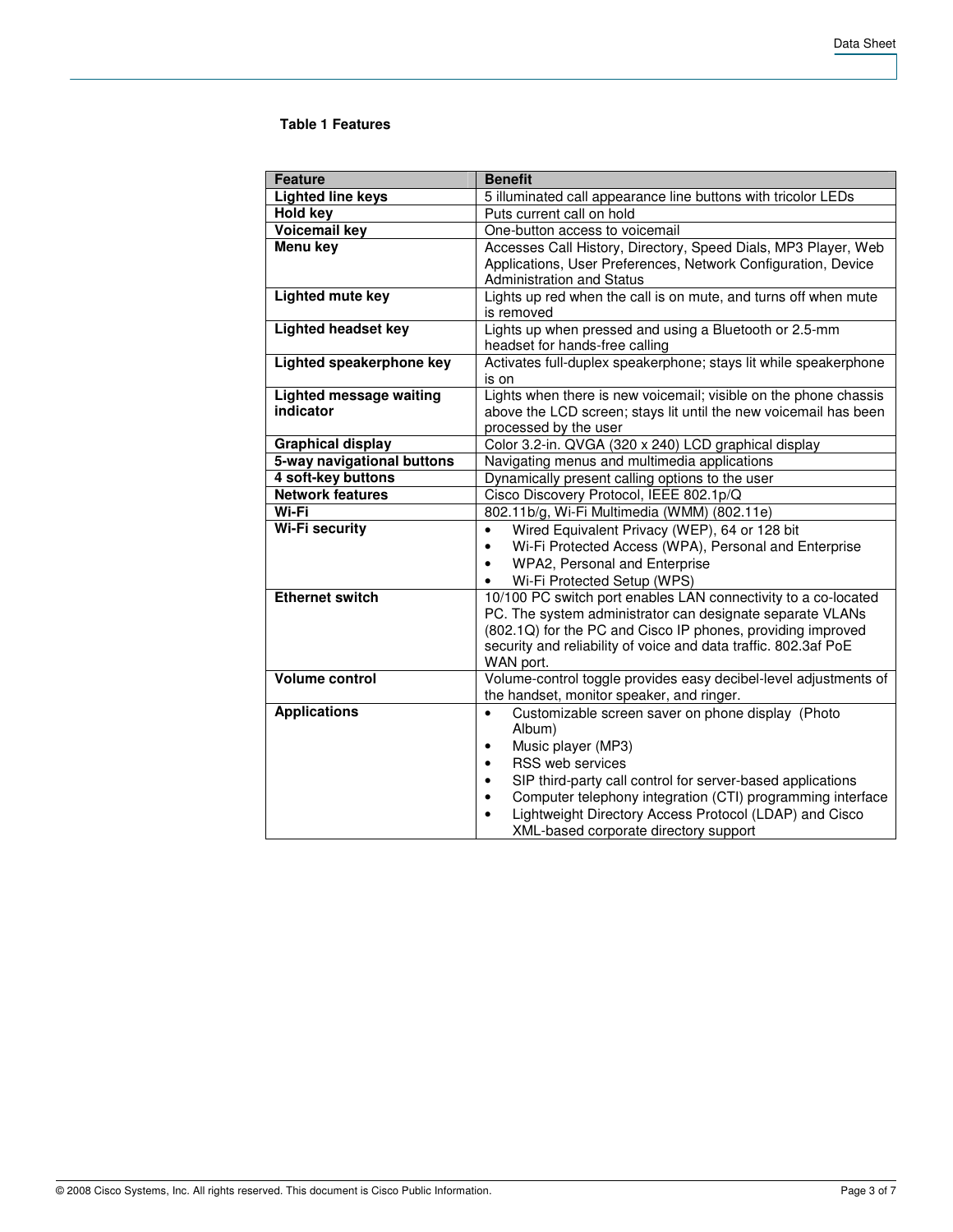| <b>Call control and audio</b>     | Call hold<br>$\bullet$                                                                           |
|-----------------------------------|--------------------------------------------------------------------------------------------------|
| features                          | Music on hold**<br>$\bullet$                                                                     |
|                                   | Call waiting<br>٠                                                                                |
|                                   | Caller ID name and number and outbound caller ID blocking<br>$\bullet$                           |
|                                   | Caller ID mapping for incoming calls<br>$\bullet$                                                |
|                                   | Outbound caller ID blocking<br>$\bullet$                                                         |
|                                   | Call transfer-attended or blind<br>$\bullet$                                                     |
|                                   | Call conferencing-hosted (N-party) or local (3-party)<br>$\bullet$                               |
|                                   | Call forwarding-unconditional, no answer, on busy<br>$\bullet$                                   |
|                                   | Visual voice message waiting indicator (VMWI)<br>$\bullet$                                       |
|                                   | Shared/bridge line appearance**<br>$\bullet$                                                     |
|                                   | Call pickup-selective and group**<br>$\bullet$                                                   |
|                                   | Call park and unpark**<br>$\bullet$                                                              |
|                                   | Call back on busy<br>$\bullet$                                                                   |
|                                   | Call blocking-anonymous and selective<br>$\bullet$                                               |
|                                   | Do not disturb<br>$\bullet$                                                                      |
|                                   | Intercom**<br>$\bullet$                                                                          |
|                                   | Group paging**<br>$\bullet$                                                                      |
|                                   | Extension mobility**<br>$\bullet$                                                                |
|                                   | Configurable dial/numbering plan support with interdigit<br>$\bullet$                            |
|                                   | timers-per line                                                                                  |
|                                   | URL (IP) dialing support<br>$\bullet$                                                            |
|                                   | Distinctive ringing based on calling and called number<br>$\bullet$                              |
|                                   | Supplementary services feature activation codes<br>$\bullet$                                     |
|                                   | Supplementary services announcements codes<br>٠                                                  |
|                                   | Configurable supplementary services soft keys<br>$\bullet$                                       |
|                                   | Individual volume setting per each audio path<br>$\bullet$                                       |
|                                   | (headset/handset/speaker)                                                                        |
|                                   |                                                                                                  |
|                                   |                                                                                                  |
|                                   | ** Feature requires support by SIP/SPCP client management                                        |
|                                   | server.                                                                                          |
|                                   |                                                                                                  |
| <b>Signaling protocol support</b> | Smart Phone Control Protocol (SPCP)                                                              |
| <b>Voice features</b>             | SIP version 2<br>$\bullet$                                                                       |
|                                   | SIP proxy redundancy-dynamic via DNS SRV, A records<br>$\bullet$                                 |
|                                   | Reregistration with primary SIP proxy server<br>$\bullet$                                        |
|                                   | SIP support in network address translation (NAT) networks<br>(including simple traversal [STUN]) |
|                                   | Codec name assignment                                                                            |
|                                   | Voice algorithms:<br>$\bullet$                                                                   |
|                                   | - G.711 (A-law and $\mu$ -law)<br>$\bullet$                                                      |
|                                   | - G.726 (32 kbps)<br>٠                                                                           |
|                                   | - G.729 AB                                                                                       |
|                                   | Dynamic payload support<br>$\bullet$                                                             |
|                                   | Adjustable audio frames per packet                                                               |
|                                   | Dual-tone multifrequency (DTMF): in-band and out-of-band<br>$\bullet$                            |
|                                   | (RFC 2833) (SIP INFO)                                                                            |
|                                   | Flexible dial plan support with interdigit timers<br>٠                                           |
|                                   | IP address/Uniform Resource Identifier (URI) dialing support<br>$\bullet$                        |
|                                   | Call progress tone generation<br>٠                                                               |
|                                   | Jitter buffer-adaptive<br>$\bullet$                                                              |
|                                   | Frame loss concealment<br>$\bullet$                                                              |
|                                   | Voice activity detection (VAD) with silence suppression<br>$\bullet$                             |
|                                   | Attenuation/gain adjustments<br>٠                                                                |
|                                   | Message waiting indicator (MWI) tones<br>٠                                                       |
|                                   | VMWI via NOTIFY, SUBSCRIBE<br>٠<br>Caller ID support (name and number)<br>٠                      |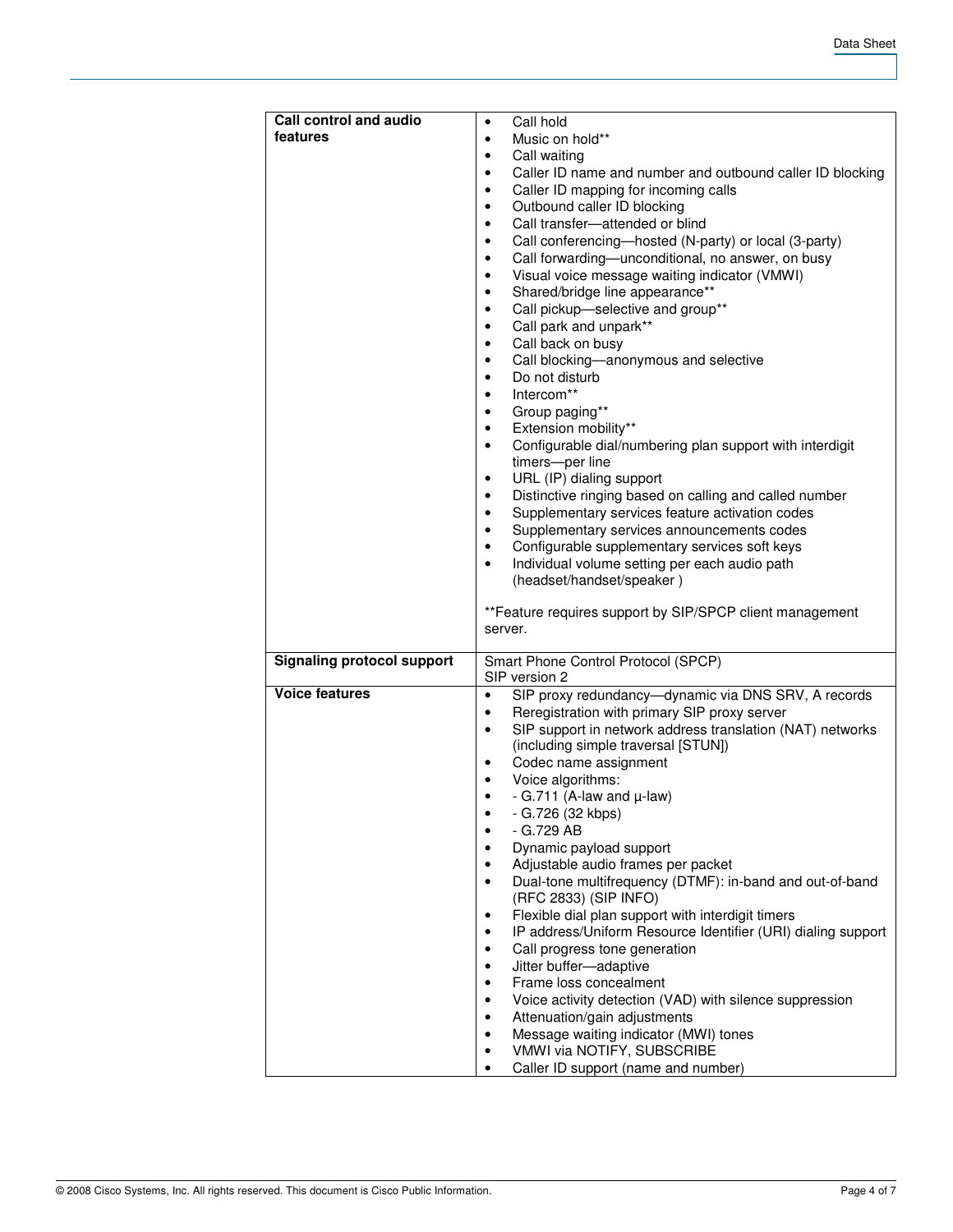| Data features                                    | MAC address (IEEE 802.3)                                                                             |
|--------------------------------------------------|------------------------------------------------------------------------------------------------------|
|                                                  | IPv4 (RFC 791)<br>٠                                                                                  |
|                                                  | Address Resolution Protocol (ARP)<br>٠                                                               |
|                                                  | DNS A record (RFC 1706), SRV record (RFC 2782)<br>$\bullet$                                          |
|                                                  | Dynamic Host Configuration Protocol (DHCP) client (RFC<br>$\bullet$                                  |
|                                                  | 2131)                                                                                                |
|                                                  | Point-to-Point Protocol over Ethernet (PPoE) client (RFC<br>$\bullet$<br>2516)                       |
|                                                  | Internet Control Message Protocol (ICMP) (RFC 792)<br>٠                                              |
|                                                  | <b>TCP (RFC 793)</b><br>$\bullet$                                                                    |
|                                                  | User Datagram Protocol (UDP) (RFC 768)<br>$\bullet$                                                  |
|                                                  | Real Time Protocol (RTP) (RFC 1889, 1890)<br>٠                                                       |
|                                                  | Real Time Control Protocol (RTCP) (RFC 1889)<br>$\bullet$                                            |
|                                                  | Differentiated Services (DiffServ) (RFC 2475), type of<br>$\bullet$<br>service (ToS) (RFC 791, 1349) |
|                                                  | VLAN tagging 802.1p/Q<br>$\bullet$                                                                   |
|                                                  | Simple Network Time Protocol (SNTP) (RFC 2030)<br>$\bullet$                                          |
| <b>Security</b>                                  | Password-protected system reset to factory default<br>$\bullet$                                      |
|                                                  | Password-protected administrator and user access authority<br>$\bullet$                              |
|                                                  | HTTPS with factory-installed client certificate<br>$\bullet$                                         |
|                                                  | HTTP digest-encrypted authentication via MD5 (RFC<br>$\bullet$<br>1321)                              |
|                                                  | Up to 256-bit Advanced Encryption Standard (AES)<br>$\bullet$<br>encryption                          |
|                                                  | SIP over TLS for signaling encryption<br>$\bullet$                                                   |
|                                                  | Secure RTP for media encryption<br>٠                                                                 |
| Provisioning, administration,<br>and maintenance | Web browser administration and configuration via integrated<br>$\bullet$<br>web server               |
|                                                  | Automated provisioning and upgrade via HTTPS, HTTP, or<br>$\bullet$<br>(TFTP)                        |
|                                                  | Asynchronous notification of upgrade availability via<br>$\bullet$<br><b>NOTIFY</b>                  |
|                                                  | Nonintrusive, in-service upgrades<br>٠                                                               |
|                                                  | Report generation and event logging<br>٠                                                             |
|                                                  | Stats in BYE message<br>$\bullet$                                                                    |
|                                                  | RTP media loopback for quality of service (QoS) monitoring<br>٠                                      |
|                                                  | Syslog and debug server records-per-line configurable                                                |

# **Table 2 Physical Specifications**

| <b>Feature</b>           | <b>Benefit</b>                                                 |
|--------------------------|----------------------------------------------------------------|
| Dimensions (H x W x D)   | $8.4 \times 8.3 \times 1.7$ in.                                |
|                          | 214 x 212 x 44 mm                                              |
| Weight                   | $0.586$ kg                                                     |
|                          | 1.3 <sub>lb</sub>                                              |
|                          | 20.7 oz                                                        |
| Phone casing composition | Acrylonitrile butadiene styrene (ABS) plastic in textured dark |
|                          | gray with silver-colored bezel                                 |

## **Table 3 Environmental**

| Feature                      | <b>Benefit</b>                                      |
|------------------------------|-----------------------------------------------------|
| <b>Operating temperature</b> | 32℉ to 113℉ ( 0° to 45℃ )                           |
| <b>Relative humidity</b>     | 5% to 95% noncondensing, operating and nonoperating |
| Storage temperature          | -13° to 185℉ ( -25° to 85℃ )                        |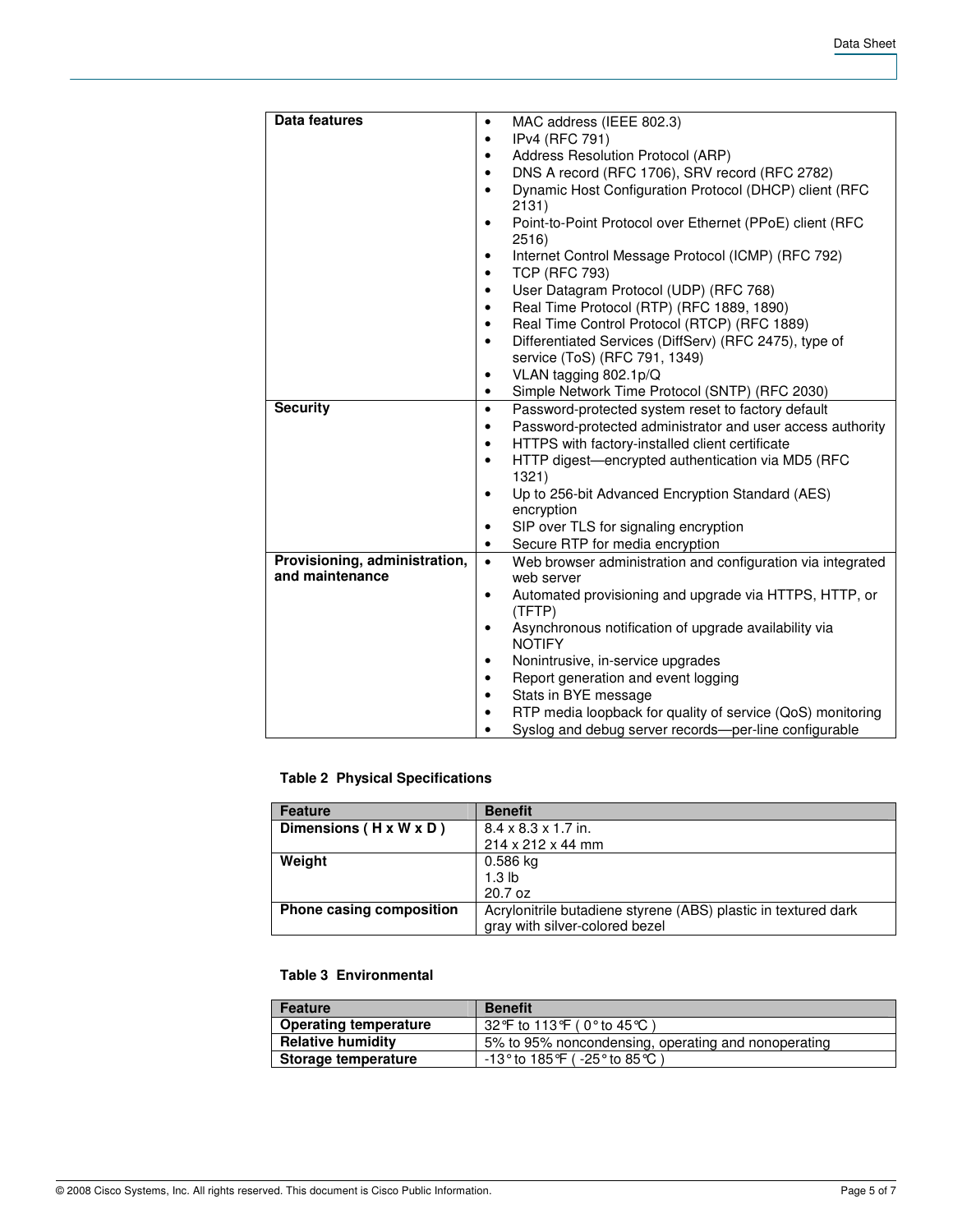#### **Table 4 Certification**

| <b>Item</b>                  | <b>Description</b>                                            |
|------------------------------|---------------------------------------------------------------|
| <b>Regulatory compliance</b> | FCC, CE, A-Tick, C-Tick, Wi-Fi, hearing aid compatible (HAC), |
|                              | Reduction of Hazardous Substances (RoHS), Bluetooth           |
| <b>Safety</b>                | UL 60950                                                      |
|                              | C-UL 60950                                                    |
|                              | EN 60950                                                      |
|                              | IEC 60950                                                     |
|                              |                                                               |
| Electromagnetic              | FCC Part 15 (CFR 4) Class B<br>٠                              |
| compatibility                | ICES-003 Class B                                              |
|                              | EN 55022 Class B                                              |
|                              | CISPR 22 Class B                                              |
|                              | CISPR <sub>24</sub>                                           |
|                              | EN 55024                                                      |
|                              | EN 50082-1                                                    |
|                              | EN 61000-3-2                                                  |
|                              | EN 61000-3-3                                                  |
|                              | EN 61000-6-1<br>٠                                             |
| <b>Telecom</b>               | FCC Part 68 (CFR47) HAC<br>٠                                  |

## **Table 5 Ordering Information**

| <b>Part Number</b> | <b>Description</b>                                   |
|--------------------|------------------------------------------------------|
| <b>SPA525G</b>     | Cisco Small Business Pro SPA525G                     |
| <b>SPA525G-RC</b>  | Cisco Small Business Pro SPA525G RC SKU (RC - Remote |
|                    | <b>Customization</b>                                 |

#### **Table 6 Optional Accessories**

| <b>Part Number</b> | <b>Description</b>                                                       |
|--------------------|--------------------------------------------------------------------------|
| <b>MB100</b>       | Wall-mount brackets for SPA5xx, CP5xx and SPA9xx                         |
| <b>PA100-NA</b>    | Power supply for SPA5xx, CP5xx and SPA9xx-5V/2A (NA Style<br>Plug        |
| <b>PA100-UK</b>    | Power supply for SPA5xx, CP5xx and SPA9xx - 5V/2A (UK Style<br>Plug      |
| <b>PA100-EU</b>    | Power supply for SPA5xx, CP5xx and SPA9xx - 5V/2A (EU Style<br>Plug)     |
| <b>PA100-AU</b>    | Power supply for SPA5xx, CP5xx and SPA9xx - 5V/2A (AU Style<br>$Plug)$ ) |

# **Warranty**

Cisco Small Business Pro IP Phones are covered by a Cisco standard 1-year hardware warranty.